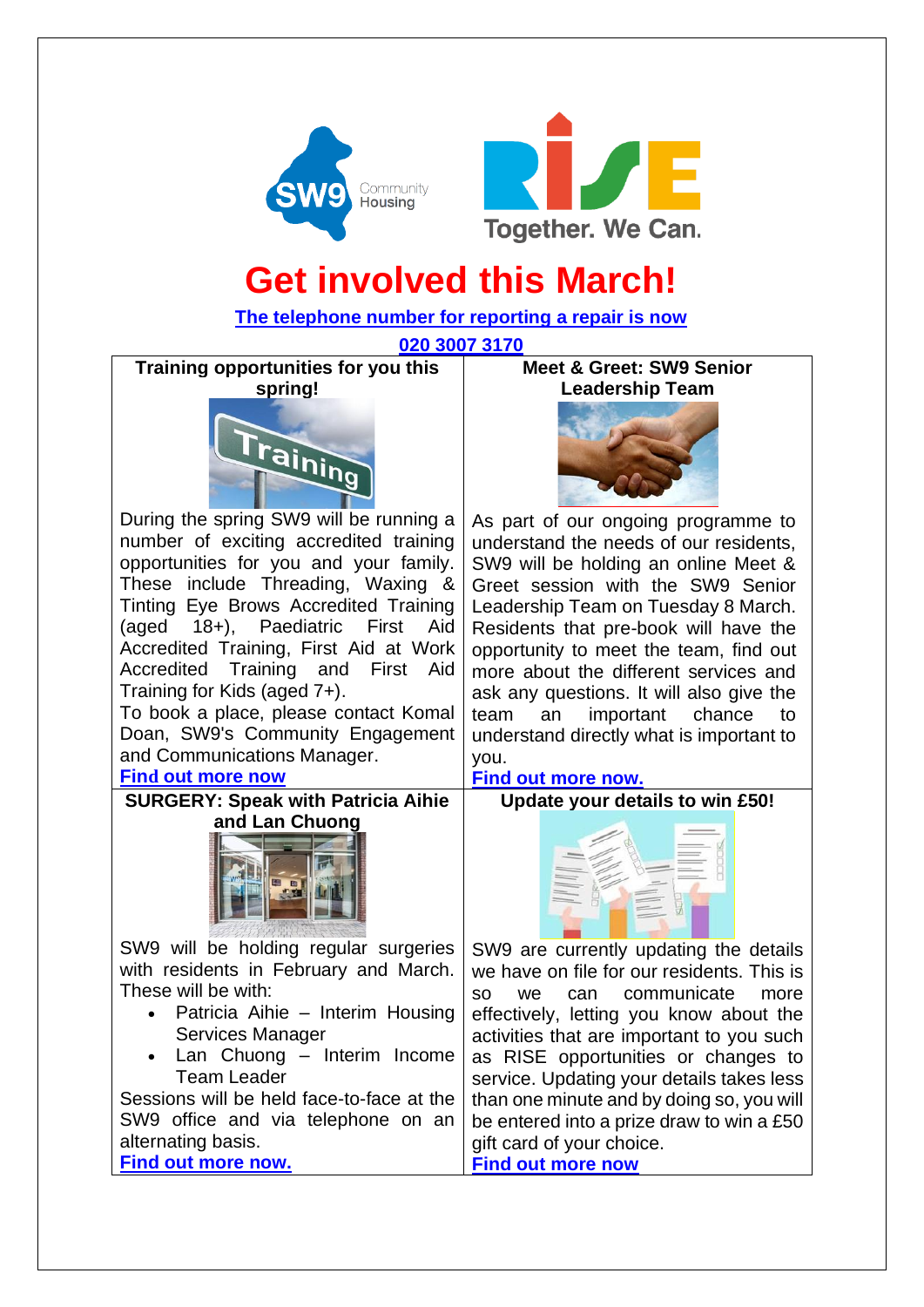### **Income Saturday Surgeries**



SW9 will be holding two walk-in Saturday surgeries for residents with the Income Team during March. We're here to help, advise and assist you with any financial hardship that you may have and to prepare you for the future. You will be able to pay your rent and/or make payment arrangement, ask for Welfare advice and more.

Surgeries will take place on Saturday 12 March and Saturday 19 March.

#### **[Find out more now.](https://www.sw9.org.uk/news/news/2022-news/income-saturday-surgeries/)**

**Come and join the Chatty Café!**



SW9 is delighted to announce that we have partnered with The Chatty Café Scheme to run sessions in Brixton. Chatty Café is all about giving people an opportunity to get chatting and reduce loneliness – because having a chat can brighten your day. Chatty Café will take place at the SW9 Resource Centre, 2- 3pm, every Tuesday.There's no need to book. Just come along and join us! All members of the local community are welcome. **[Find put more now.](https://www.sw9.org.uk/news/news/2022-news/come-and-join-the-chatty-caf%C3%A9/)**

**SW9 Hardship Fund**



Did you know about the SW9 Hardship Fund? This is a discretionary scheme for our residents that can provide a safety net in an emergency or after a disaster, provide assistance to enable independent living in the community, and can assist some families under exceptional pressure. **[Find out more now.](https://www.sw9.org.uk/advice-and-support/sw9-hardship-fund/)**

**Important information for all residents about rising energy costs**



As you may already be aware, the UK is currently experiencing rising energy costs. This is due to the wholesale costs for energy rising, leading to price increases for the consumer. We are aware that price rises may be of great concern to you and we have put together some information about support available through this period.

**[Find out more now.](https://www.sw9.org.uk/news/news/2022-news/important-information-for-all-residents-about-rising-energy-costs/)**

# **Listen to The SW9 Podcast**



The SW9 Podcast is our podcast specifically for residents of SW9 Community Housing. The sixth episode is now available. In it we round up all the latest news for February 2022. You can listen to The SW9 Podcast now on Youtube, Podbean or via several major podcast suppliers. **[Find out more now.](https://www.sw9.org.uk/get-involved/the-sw9-podcast/)**

#### **Digital Inclusion Scheme**



Your SW9 RISE Programme currently has laptops and data wifi available to those who meet our simple eligibility criteria. To apply please visit our website and complete the simple application form or call Komal Doan, SW9's Community Engagement and Communications Manager, on 0207 326 3700. **[Find out](https://www.sw9.org.uk/news/news/2021-news/need-help-to-get-online-need-a-laptop/)  [more now.](https://www.sw9.org.uk/news/news/2021-news/need-help-to-get-online-need-a-laptop/)**